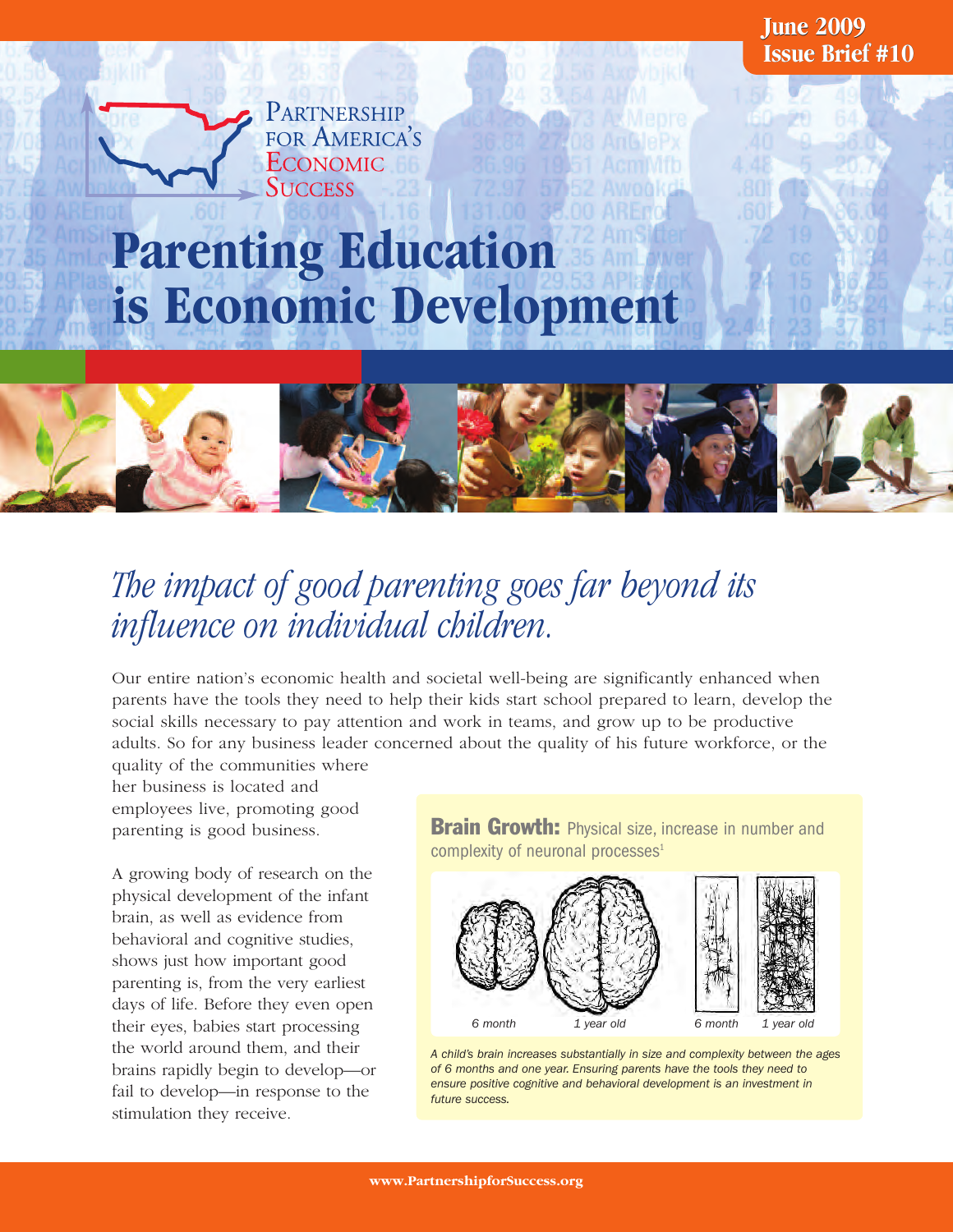

Babies learn whether the world is a predictable, nurturing, safe place, or not, from what happens to them when they cry and seek comfort. Indeed, according to Harvard professor Jack Shonkoff, infant brains develop 700 neural connections every second—the connections that help them learn. It is also well-established that parents with multiple risk factors—youth, poverty, single parenthood, lack of education, and drug and alcohol abuse—are less likely to interact with their



### **The good news.**

While there is much more to learn, evidence strongly suggests that substantial benefits can be gained through investments in programs that focus on:

- Establishing an early parent-child bond and helping parents set realistic expectations based on their child's developmental needs.
- Teaching parents how to nurture their children to reach their full potential.
- Helping parents manage behavioral and school-readiness issues with preschoolers.
- Empowering parents to establish boundaries and discipline effectively.
- Preventing abuse and neglect.

babies and toddlers in positive ways that set them on a productive life course.

The good news is that parenting education can counter those factors. Two new studies on the impacts of effective parenting programs, one of which was conducted for the Partnership for America's Economic Success, clearly demonstrate a positive return on investment. In addition, longitudinal studies are beginning to paint a clear picture of which parenting supports have the most impact.

#### **Understanding What Works**

No single program can address the needs of all parents and communities. But examining the specific results of each type of parenting support enables policy makers to adopt or design programs tailored to the challenges they face, thereby reducing costs. In their review, Sharon McGroder and Allison Hyra found ten parenting programs strong enough to have a possible economic impact. (The full report, available on the website, includes other promising programs.) Specific outcomes include:

● *Nurse Family Partnership*, a nation-wide program of nurse home visits serving lowincome, pregnant teens from their first pregnancy through their child's second year, has been studied rigorously for several decades. It has consistently shown reduced abuse and neglect, parental welfare dependence, and drug- and alcohol-related impairments; and decreased the chance that children will run away or be arrested or convicted 15 years later.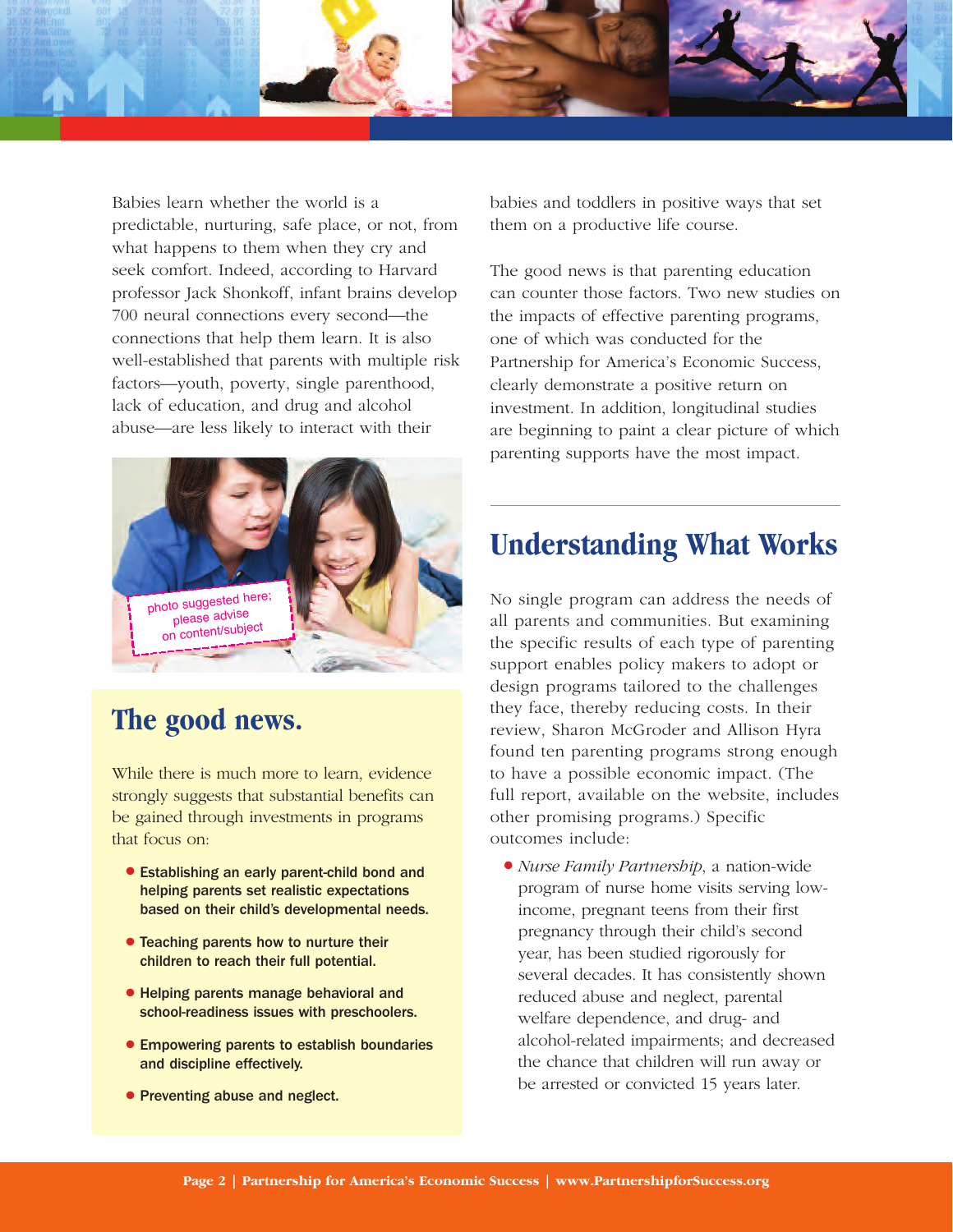

- *DARE to be You*, a set of 10 intensive workshops for parents of children between three years and school age offered in diverse areas of the country, reduced parents' negative views of their kids and harsh parenting, and improved communication and limit-setting, leading to less oppositional behavior in their children.
- *Incredible Years*, parenting workshops conducted at 11 Chicago child care centers serving low-income, mostly minority parents, increased positive parenting strategies such as praise and physical affection, reduced children's poor behavior and improved their ability to interact positively.
- *Triple-P Positive Parenting Program*, which provided therapy and training on communications skills to parents in Australia, reduced both mothers' and fathers' tendencies to "under-" or "overparent" and improved mothers' sense of parenting competence. It also substantially reduced children's disruptive behavior.
- *Reach Out and Read*, a national program in which pediatricians encourage parents to read to their kids, improved word recognition and vocabulary among lowincome toddlers.
- *Families and Schools Together*, an eightweek program for Native American children ages 4-9 and their parents in the mid-West, reduced children's aggression, withdrawal and anxiety, and improved their attention and academic competence.
- *HIPPY*, a nation-wide, two-year program of visits to low-income mothers to teach skills around reading and stimulating play, improved preschool children's cognitive skills, reading scores and overall classroom adaptation.
- *Family CheckUp*, a three-session counseling service in Pittsburgh to assess needs of low-income families and support parenting, increased maternal involvement and reduced boys' destructive behavior.
- *Parent Education and Support for Teen Mothers*, which provided group support for at-risk teen mothers in Virginia, substantially reduced rates of child abuse and neglect for a period of at least three years.
- *Early Head Start*, a federally funded program providing early learning and parent support for low-income infants and toddlers across the United States, led to more books in participants' homes, more daily reading to kids, better parent teaching activities and overall home environment, and higher household income, as well as children with fewer behavior problems and better approaches to learning when they entered kindergarten.

Some of these programs have calculated dollar savings; for example, benefit-cost ratios for Nurse Family Partnership averaged almost 3:1 for the full sample of participants, with a much higher ratio of almost 6:1 for high-risk mothers, resulting in an average lifetime cost savings of approximately \$26,300 per family.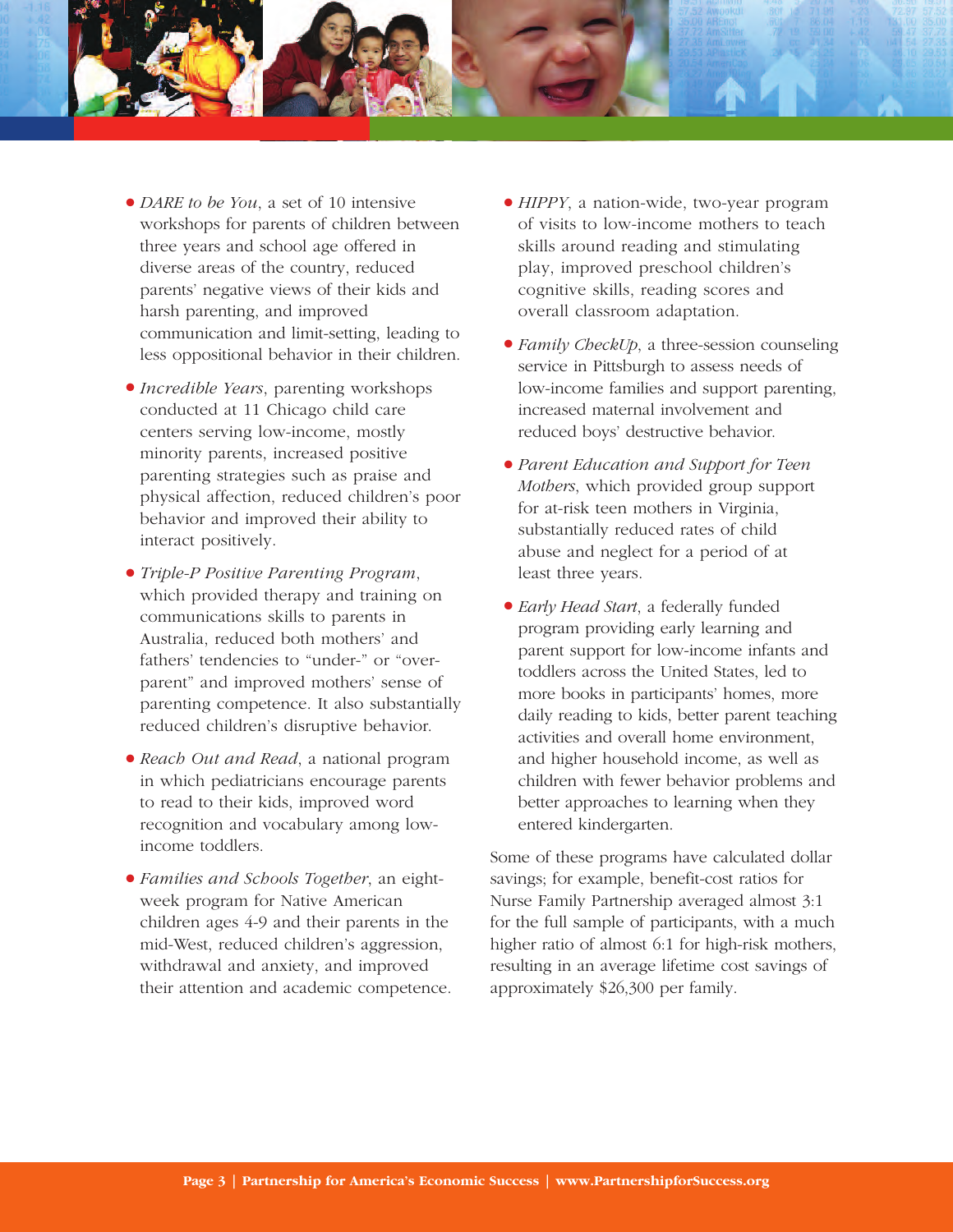

#### **Good Parenting and Crime Reduction**

In addition to short-term societal benefits, researchers have long cited the capacity for effective parenting education programs to reduce later criminal activity.

#### **Reducing Later Criminal Activity**

Criminologist Alex Piquero and his colleagues find positive parenting interventions can lead to a reduction of between 11% and 22% in the chance of children later committing crime, along with the associated negative economic impacts.

One recent report pooled results

from 55 rigorously-designed studies from a range of countries and found a very strong relationship between participation in a highquality parenting program and lower crime rates.2 Children of parents who participated were as much as 22 percent less likely to later commit a crime.

#### **Conclusion**

High-quality parenting education programs, implemented wisely, can sharply increase children's odds of healthy social, behavioral and cognitive development, helping them become the engaged citizens and productive workers our country needs. In



addition, reductions in costs related to crime from victims' costs to police, court and prison expenses—are substantial. These findings make a strong case for greater investment in effective parenting programs and highlight the need for additional research to more fully understand how and why promising initiatives achieve positive outcomes.

This policy brief is part of a series documenting both the societal costs of adverse early childhood conditions, and the shortand long-term economic benefits of public investments in young children. ■ **This report**, written by Elaine Weiss and Grace Lee, is based on two papers: *Developmental and Economic Effects of Parenting Programs*, by Sharon McGroder and Allison Hyra at the Lewin Group (available at *www.PartnershipforSuccess.org*), and *Family Programs Implemented up to Age 5: Effectiveness in Reducing Later Antisocial Behavior/Delinquency* by Alex Piquero, et al. (available at *www.campbellcollaboration.org*). The views expressed are those of the authors and are not necessarily those of the institutions at which the authors are employed or The Pew Charitable Trusts.

#### **For more information**

Sara Watson, Director: *info@partnershipforsuccess.org* Robert Dugger, Advisory Board Chair: *Robert.dugger@tudor.com*

Partnership for America's Economic Success 901 E Street NW, 10th Floor | Washington, D.C. 20004 (202) 552-2000 | www.PartnershipforSuccess.org

#### **The Partnership for America's Economic Success**

was created by a group of business leaders, economists, advocates, and 13 funders to document the economic impacts to the nation of investments in children from before birth to age five. The Partnership is housed at and managed by the Pew Center on the States.

<sup>1</sup> These images are from research by Dr. Paul Lombroso, M.D., "Development of the Cerebral Cortex: VI. Growth Factors" I, J Am Acad Child Adolesc Psychiatry, 37(6):674-675, 1998. Used with permission.

<sup>2</sup> The meta-analysis team identified 55 studies on parenting programs of varying sample sizes that used rigorous methods to determine programs impact. Most of these studies were carried out the United States (n=39), with the remainder in Australia, the United Kingdom, Canada, the Netherlands, New Zealand, and China. They span over thirty years, from 1976 through 2008, and most (37) had samples under 100.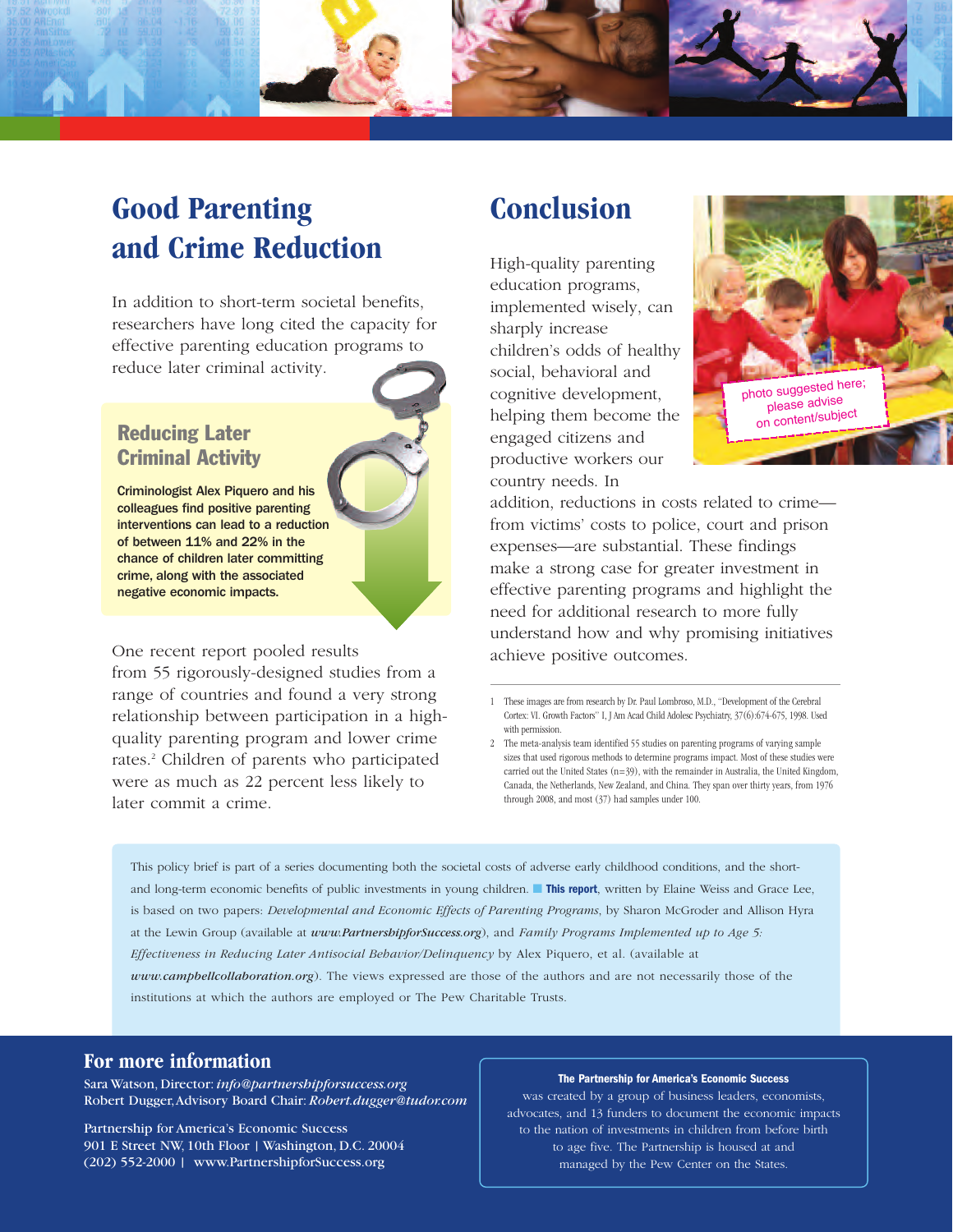**Effects of Early Family/Parent Training Programs on Antisocial Behavior & Delinquency**

> Alex R. Piquero, Ph.D. University of Maryland College Park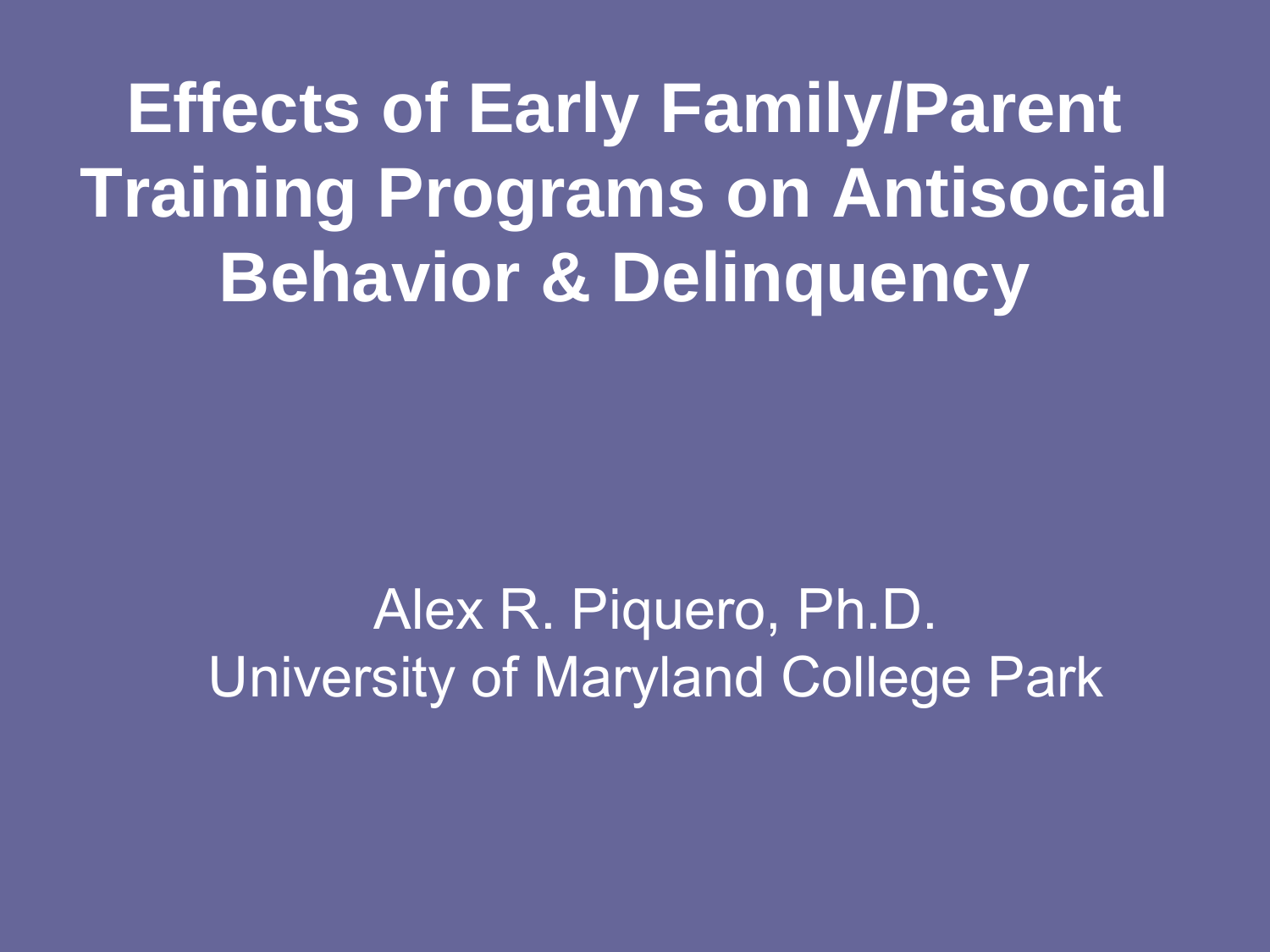## **Background**

- Early antisocial behavior is a key risk factor for continued delinquency and crime throughout the life course.
- Early family/parent training (EFPT) has been advanced as an important prevention effort.
- Relevance of EFPT to the prevention of crime has been suggested in developmentally-based criminological and psychological literatures.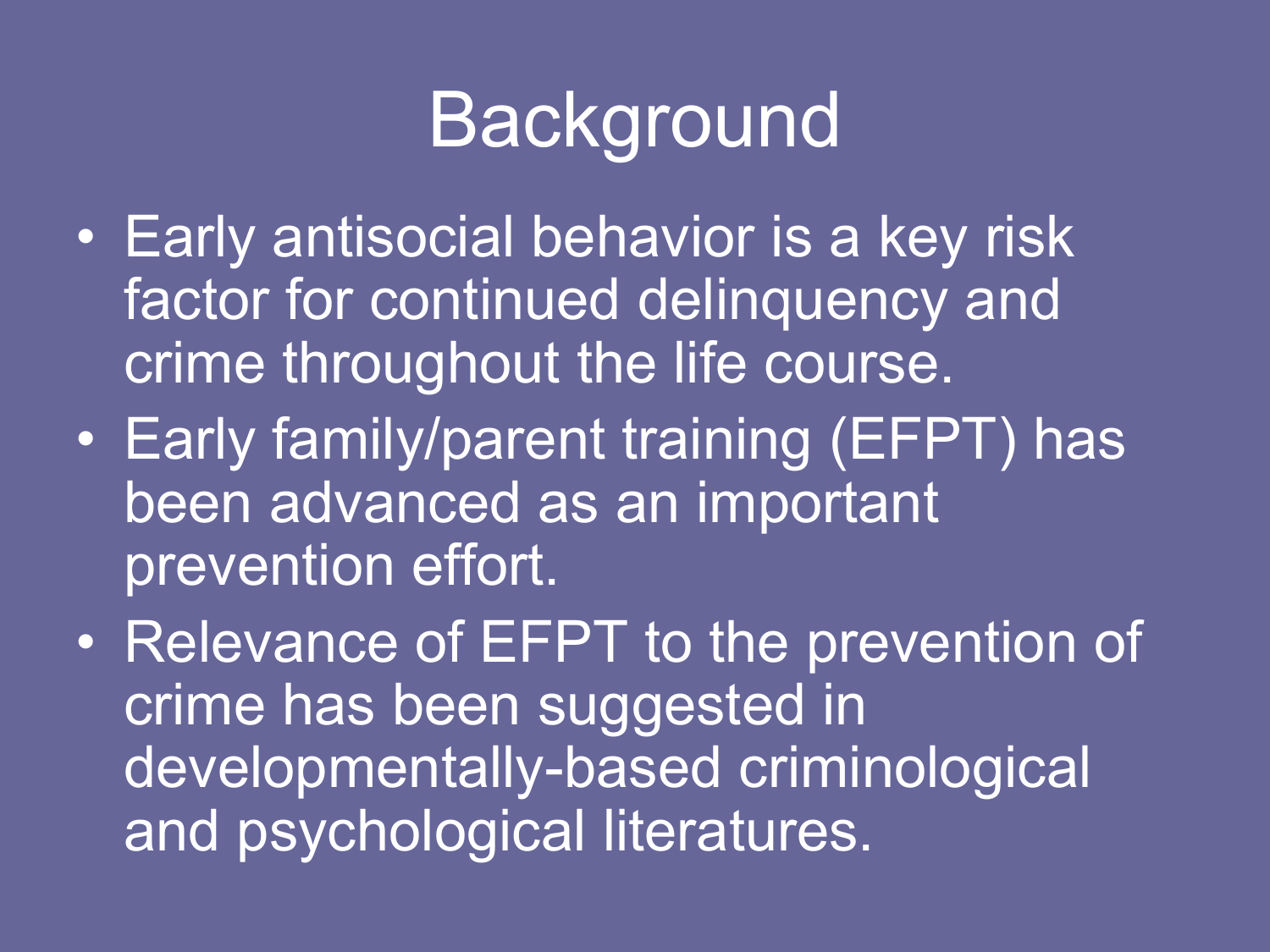# 2 Types of EFPT

• 1. Home visitation, with/without additional services. – Work with at-risk mothers to improve their prenatal health status, reduce birth complications, and provide guidance and support in caring for the infant and improving the quality of their own lives.

- 2. Combine parent training, daycare, and preschool for parents with preschool children.
	- Advance cognitive and social development of the children, as well as the parenting skills of their caregivers, so that participants will be better prepared and more successful when they enter regular school.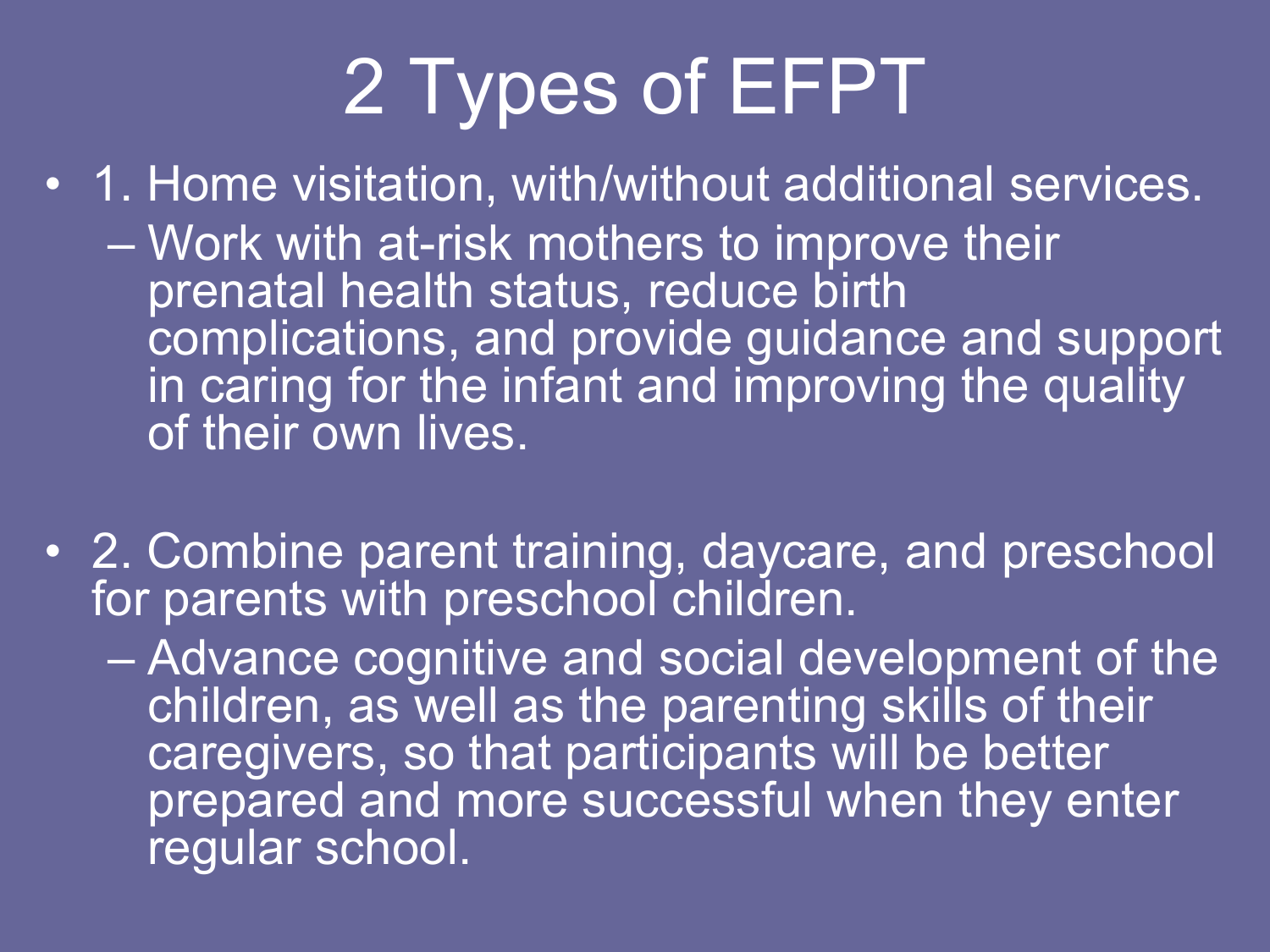### Why EFPT May Reduce Behavior Problems & Have Non-Crime Benefits

- Based on the notion that quality of parentchild relations will facilitate learning of control over impulsive, oppositional, and aggressive behavior, thus reducing disruptive behavior and its long-term negative impact on social integration.
- Attempt to change the social contingencies in the family context and provide guidance to parents on raising their children or general parent education.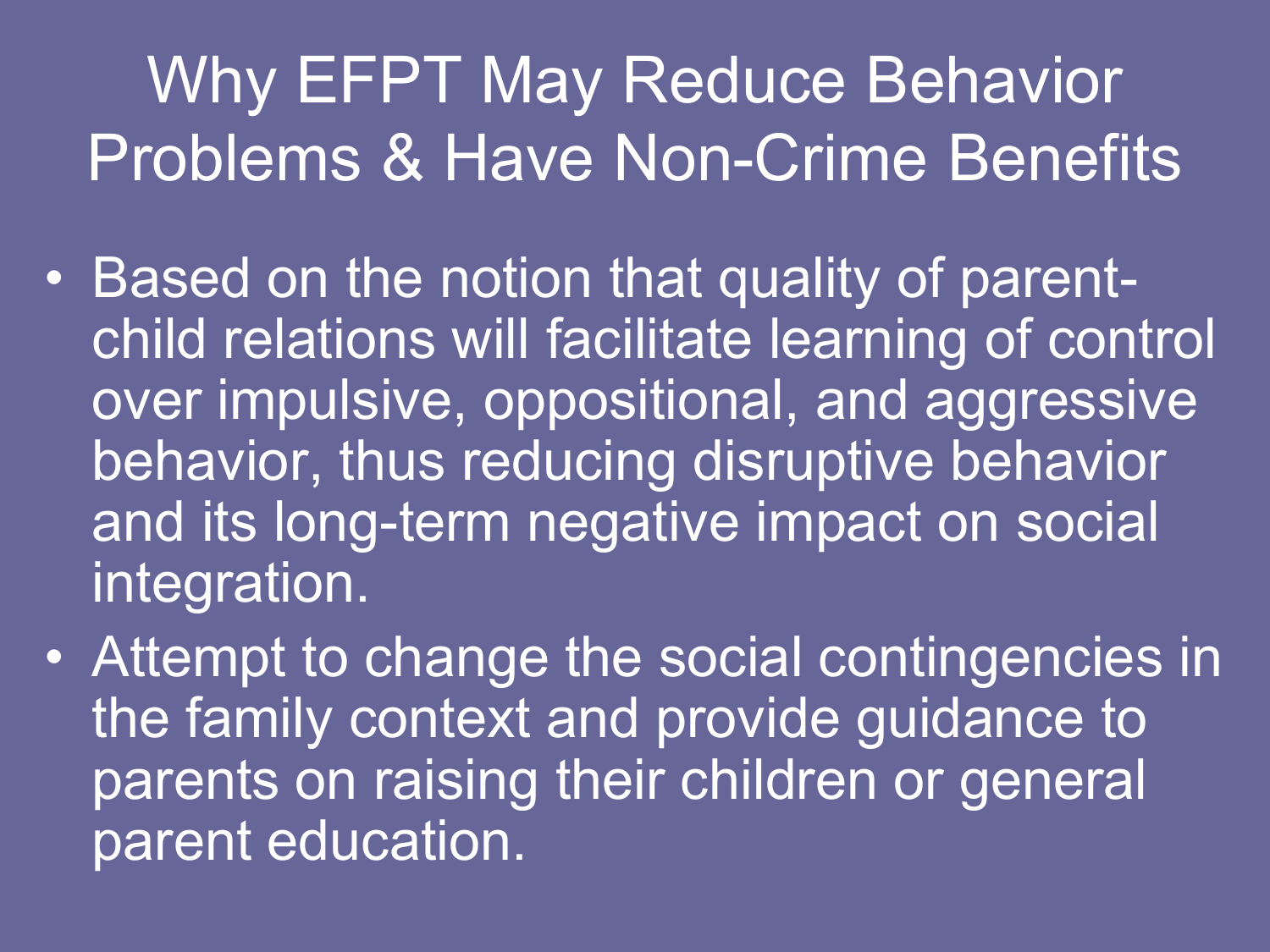# Policy Relevance

- Growth in the use of EFPT in many Western nations as a method to prevent crime.
- Canadian province of Quebec has taken on family prevention as a key social policy.
- Expanding into Dublin and Paris.
- Research by Nagin, Piquero et al. (2006) indicates that the public believes in prevention efforts (such as early-child/nurse-home intervention programs), and funding such efforts at an increase to taxes.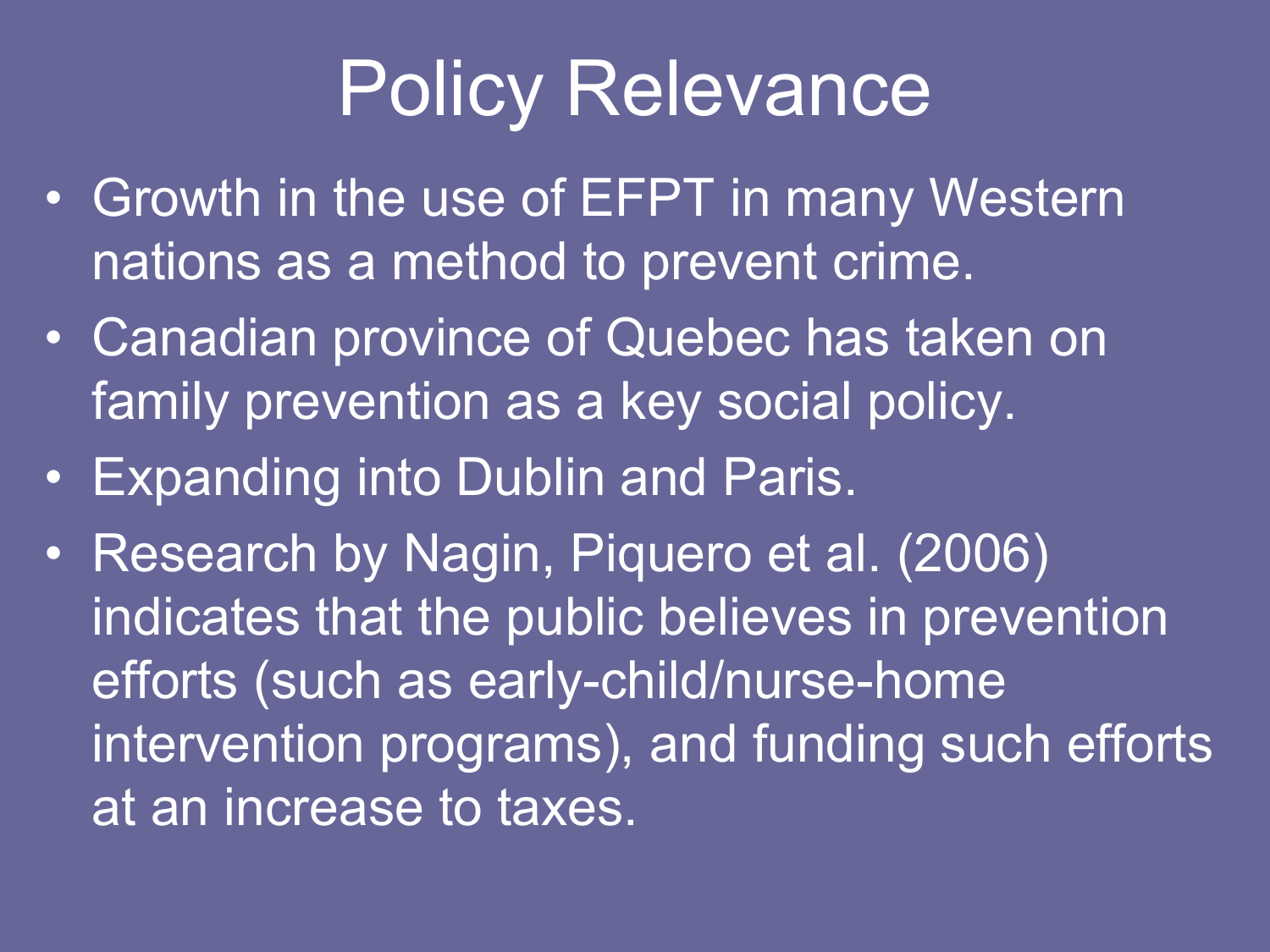# **Our Study**

- "What is the effectiveness of early family/parent training programs implemented in early childhood in reducing child behavior problems including antisocial behavior and delinquency?"
- Assess research evidence on the effects of EFPT on child behavior problems including antisocial behavior and delinquency.
- Investigate, to the extent possible, the settings and conditions that make it most effective.
- Focus is on EFPT programs through age 5 (of the child) in preventing child behavior problems including antisocial behavior and delinquency.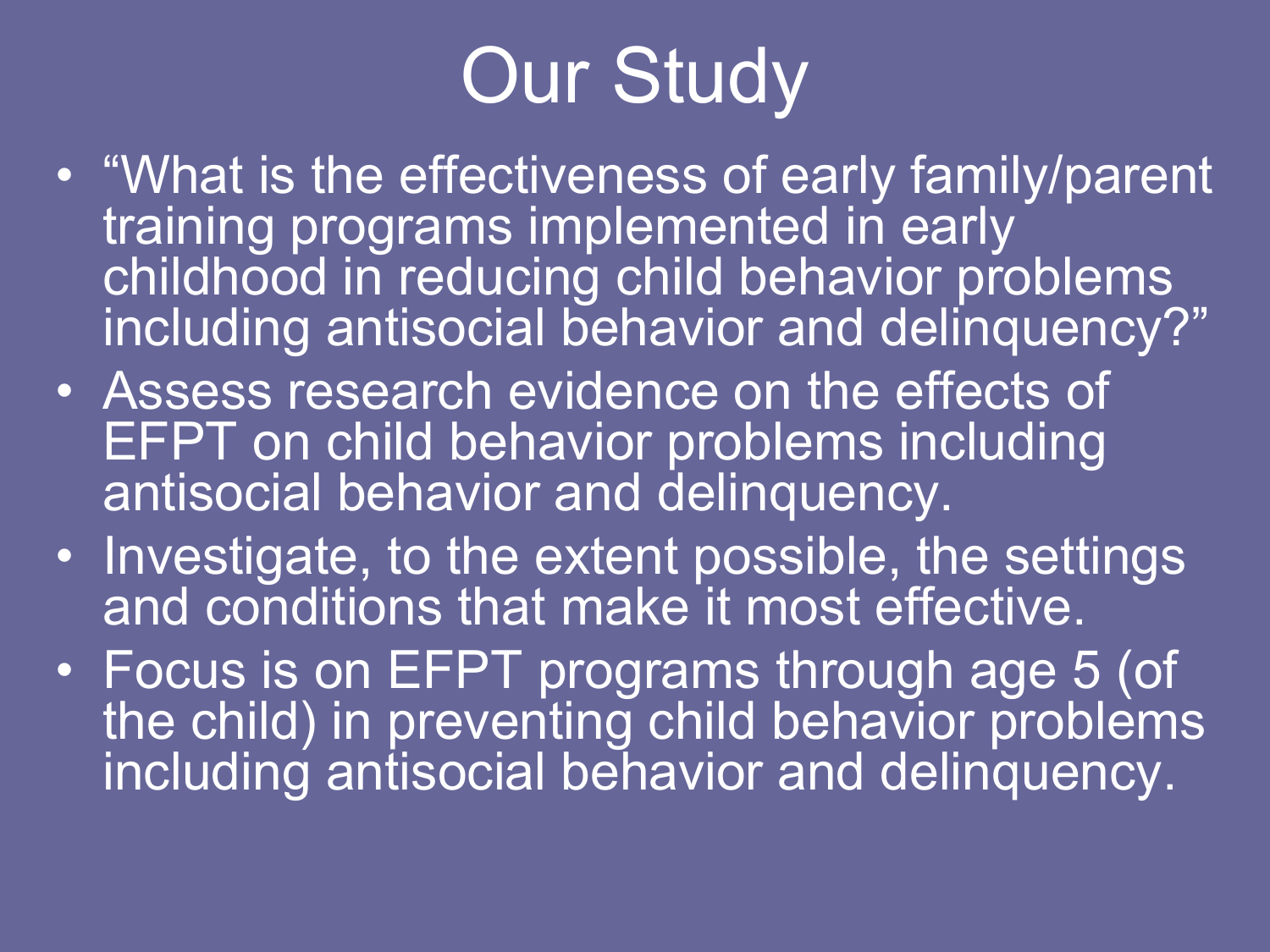# Main Findings

- EFPT is an effective intervention for reducing antisocial problems and delinquency.
- EFPT is also effective in reducing delinquency and crime in later adolescence and adulthood.
- Findings support the continued use of EFPT to prevent antisocial behavior and delinquency.
- EFPT effect is robust across various weighting procedures, and across context, time period, sample size, outcome source, and based on both published and unpublished data.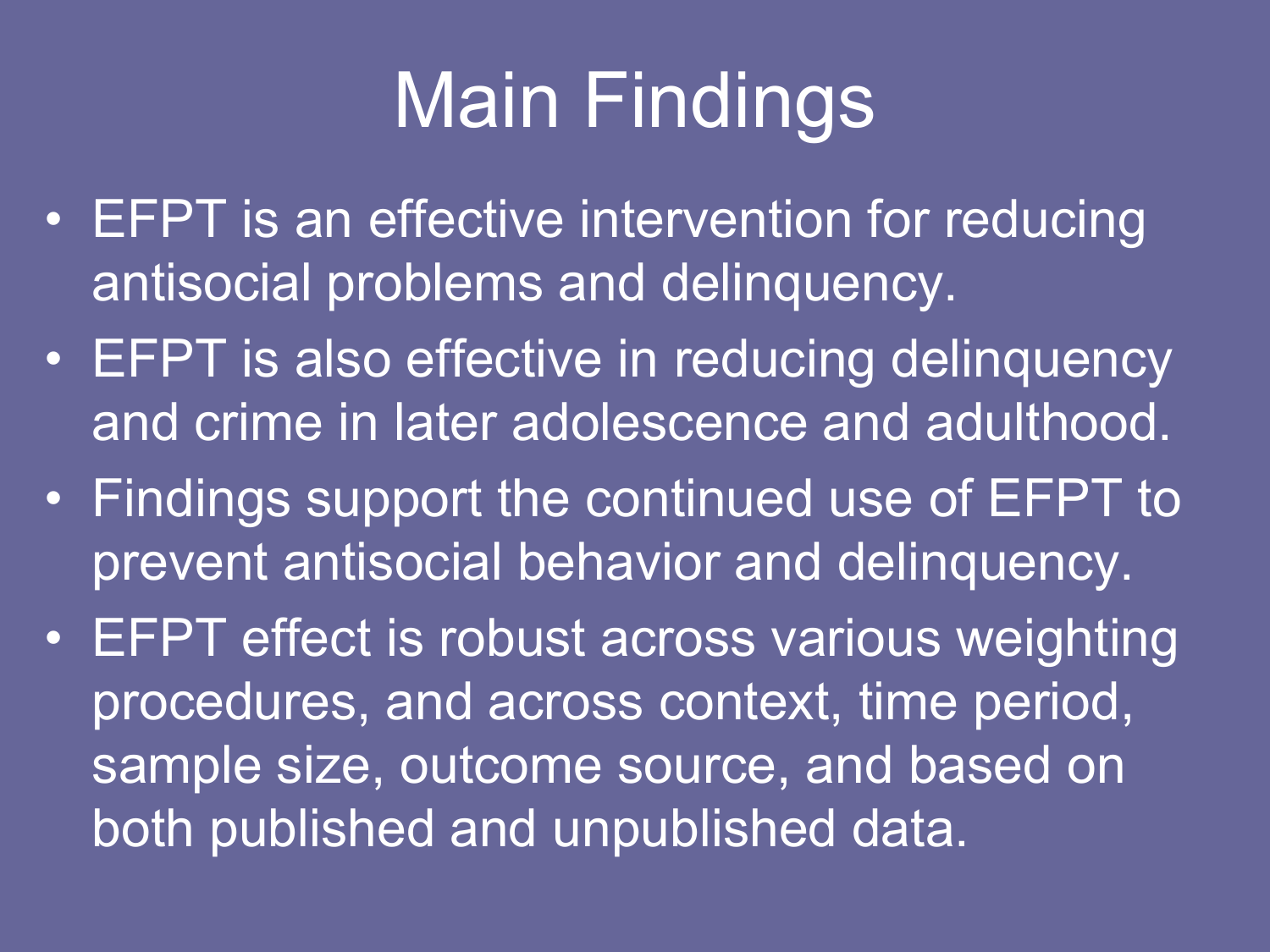### **Conclusions**

- Our review advanced prior efforts by: (1) allowing for interventions through age 5; (2) separating various types of interventions (parent training vs. home visitation); and (3) updating database regarding EFPT programs through 2008.
- EFPT should continue to be used to prevent behavior problems in the first five years of life.
- EFPT has few negative effects and clear benefits.